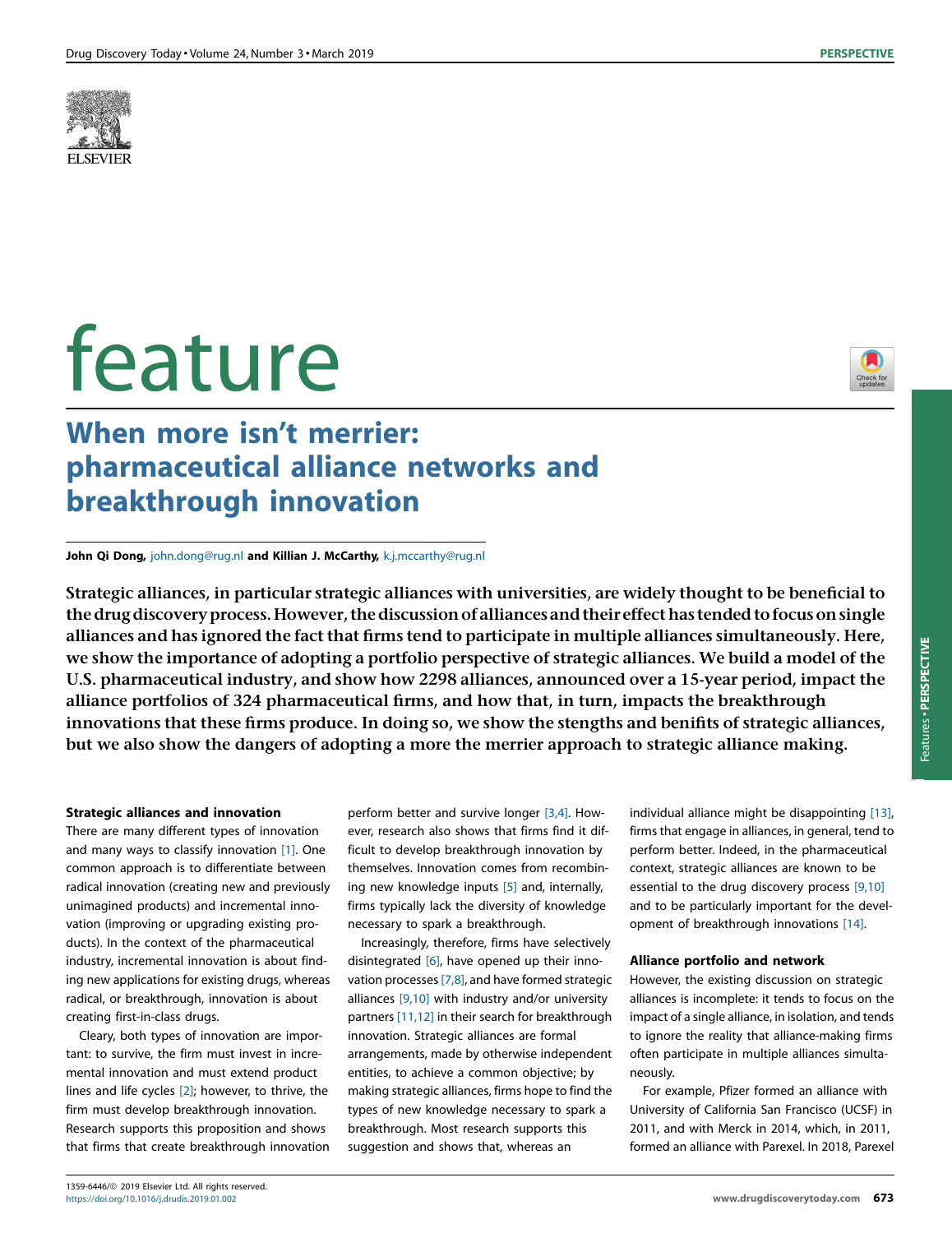partnered with CHA Medical group, and Immutep joined the Pfizer–Merck alliance. In this way five firms and one university became linked in an alliance network. Therefore, the performance of one alliance depended not only on the parties in that alliance, but also on the other alliances of the firms involved. In other words, the performance of the Pfizer–UCSF alliance will be affected by the existence of the Pfizer–Merck alliance, which will be further affected by the existence of the Merck–Parexel alliance. Therefore, a study of the innovation effects of the Pfizer–UCSF, in isolation, will be incomplete and might be misleading.

We claim that, to really understand the impact of alliances on breakthrough innovation, we need to move from a bilateral to a network perspective of the strategic alliances; we need to move from the study of one individual alliance to the study of the alliance portfolio of a firm. Doing so, we suggest, will not only allow us to more accurately represent the realities of the pharmaceutical industry but, as we will show, also allows us to draw on the knowledge network theory [\[15,16\]](#page-4-0), to explain how the alliance portfolio of a pharmaceutical firm can be better managed to increase the number of breakthrough innovations that it produces.

# Alliance network position and composition

Knowledge network theory considers how the ways in which organizations are connected affects knowledge transfer. It has been applied to a variety of research settings. Applied to our context, knowledge network theory highlights two important factors: the position of the firm in the alliance network and the composition of its alliance portfolio.

# The importance of alliance network position

First, knowledge network theory suggests that the position of a firm in an alliance network is important because the benefits of a network are not evenly shared; the more central the firm is in the network, the more benefits that it can reap from the network. Centrality, in its simplest form, refers to the number of connections that the firm has, relative to the maximum number of possible connections. Centrality matters because central firms are exposed to more of the information and knowledge that are created in the network. Therefore, firms that are central can combine more of the diverse knowledge that is available in the network, which increases the chance of developing breakthrough innovation [\[17\].](#page-4-0)

However, more isn't always merrier. Firms have a limited absorptive capacity, that is, a limited ability to acquire external information, to assimilate it,and to apply it to the commercial ends, meaning that there is a maximum level of new knowledge that the firm can process [\[18\]](#page-4-0). The speed at which this saturation point is achieved is influenced not only by the quantity of information, but also by the degree of difference between the new information and the existing knowledge of the firm. Once the maximum level is achieved, more information can lead to a random drift of the knowledge base of the firm [\[18\]](#page-4-0), which then in fact reduces the chance of developing breakthrough innovation.

Therefore, in the context of the above example, centrality implies that Pfizer is wise to build alliances with Merck and UCSF, and that Pfizer is wise to connect to more organizations. As a central firm in the network, Pfizer will be able to access more of the information generated in the network and, therefore, will be more likely to develop breakthrough innovation than Parexel. However, at the same time, Pfizer should be cautious of adding too many alliances to its portfolio. As it approaches the limits of its absorptive capacity, the marginal benefit from each new alliance decreases and, once it crosses the limit, it runs the risk of becoming overwhelmed, which will be detrimental to its efforts to develop new breakthrough innovations. Pfizer's first alliance brings new knowledge, but with each new alliance, the amount of effort required to digest that new knowledge that it brings increases, and beyond a certain point, the effort to digest the knowledge is greater than the benefits of digesting it. Firms, in other words, should be central enough to be able to get access to the knowledge in the alliance network, but should not be too central as to become overwhelmed by it.

# The importance of alliance portfolio composition

Second, knowledge network theory suggests that the composition of the alliance portfolio of a firm matters because different types of partner can bring different types of knowledge to the focal firm, which has implications for the speed with which the firm will reach the limits of its absorptive capacity. For example, the Pfizer– Merck alliance is an industry–industry partnership, and industry partners are market-based knowledge creators [\[19\];](#page-4-0) they tend to have similar, applied knowledge, with clear commercial applications, and tend to form alliances to supply market needs. By contrast, the Pfizer– UCSF alliance is a university–industry partner-

ship, and university partners are science-based knowledge creators [\[19\];](#page-4-0) they tend to have dissimilar, basic knowledge, with few direct commercial applications, and tend to form alliances to add to the academic knowledge. It follows that the Pfizer–Merck and the Pfizer– UCSF alliances provide Pfizer with different types of partner, and the composition of the Pfizer alliance portfolio will affect the chance that it develops breakthrough innovation.

In more general terms, an alliance portfolio with more industry partners is likely to offer more similar knowledge to that of the firm. Similar knowledge is more digestible, which will slow the speed at which the firm reaches the limits of its absorptive capacity. However, breakthrough innovation requires a diversity of knowledge, meaning that an alliance portfolio dominated by industry partners is less likely to produce breakthrough innovation. By contrast, an alliance portfolio with more university partners is likely to have abundant dissimilar knowledge to spark a breakthrough innovation. However, the level of difference between the knowledge base of the firm and a university will accelerate the speed with which the firm reaches the limits of its absorptive capacity, meaning that an alliance portfolio dominated by university partners is also less likely to produce breakthrough innovation. Simply put, the composition of the alliance portfolio of a firm matters and, to be successful, the firm should have enough but not too many university and industry partners.

#### Data from the pharmaceutical industry

To demonstrate this, we built a model of the U.S. pharmaceutical industry. We constructed the model using data collected from the Thomson Reuters' SDC Platinum database, which has data on 2298 pharmaceutical alliances, announced by 324 unique pharmaceutical firms. We constructed the industry alliance network for each year, in the period 1985–2001<sup>\*</sup>; [Fig.](#page-2-0) 1 illustrates the result for the year 2001. For each firm, we then measured its centrality as the number of alliances that the firm had, compared with the size of the alliance network, and we categorized its portfolio as being industry dominant or university dominant, based on the ratio of industry to university partners. We then considered how changes in these variables, over the period of our analysis, affected the number of breakthrough innovations generated.

<sup>\*</sup> The period was determined based on practical issues concerning access to data.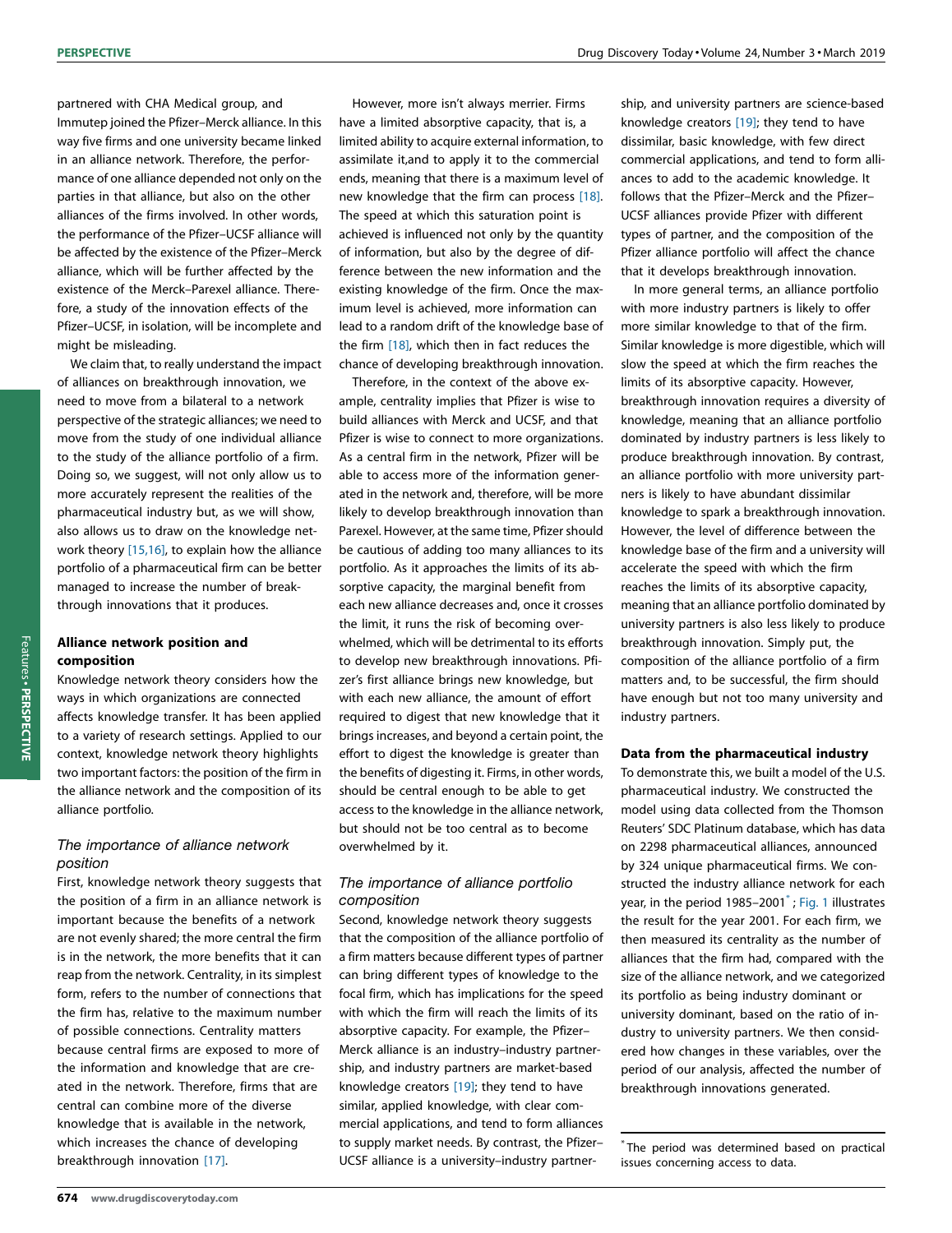<span id="page-2-0"></span>



Alliance network of the U.S. pharmaceutical industry in 2001. We modeled the way in which 324 unique U.S. pharmaceutical firms connected to each other, through the 2298 alliances that had been announced over a 15-year period.

We used patents to quantify the effects of strategic alliances on pharmaceutical innovation, and made use of forward citations (an innovation measure commonly used in both academic and policy discussions) to distinguish between patents that led to either incremental or breakthrough innovations. However, what is a forward patent citation?

A patent citation is a reference to a previous patent that is important to the development of the focal patent. In Fig. 2, for example, four patents in period t (Patents A1, A2, A3, and A4) build upon and, therefore, cite Patent A, which was filed in period  $t - 1$ . By contrast, only one patent in period t (Patent B1) cites Patent B. Put another way, Patent A has four forward citations and B has one patent, meaning that Patent A has led to more innovation in period  $t$  than has Patent B. In this way, we can use the number of forward citations to identify those foundational, breakthrough innovations that spark a series of new patents.

Concretely, we define breakthrough innovations as the most heavily cited (top 3%) patents, in each three-digit U.S. patent classification (USPC) category.<sup>†</sup> Given that more recently granted patents have less time to gain forward citations, and to avoid comparing apples with oranges, we counted the number of forward citations received by each patent over the 5 years after the initial application. We retrieved the patent and citation data to do this from the U.S. Patent and Trademark Office (USPTO), which has records on 3 million patents and 24 million patent citations in the period of analysis. We

y However, for robustness-checking purposes, we also used more conservative (top 1% and 2%) and less conservative (top 5% and 10%) measures of breakthrough innovation, and found consistent results.

calculated the percentage of breakthrough patents, per firm per year, as the number of breakthrough patents produced by each firm, per year, divided by total number of patents produced by the firm, per year.

# Position, composition, and breakthrough innovation

[Figure](#page-3-0) 3 documents the relationships between the alliance network of the firm and the percentage of breakthrough patents that it generates. The level of the centrality of the firm is represented on the horizontal axis (it varies from 0, meaning the firm has no connections with other organizations in the network, to 1, meaning the firm has all possible connections) and the percentage of breakthrough patents is on the vertical axis. The clear inverted U-shaped curve supports the suggestion that, although it is good to be central and connected, because central firms develop more breakthrough innovations, firms that are too central end up

with fewer breakthrough patents. [Figure](#page-3-0) 3 shows, in fact, that a firm with no alliances is more likely to make a breakthrough innovation than is a firm that is overwhelmed with too many.

[Figure](#page-3-0) 4 then looks at the role of network composition. Again, the level of centrality is represented on the horizontal axis and the percentage of breakthrough patents on the vertical axis. The stripped line represents the case of firms with an alliance portfolio dominated by universities, and the solid line represents the case of firms with a portfolio dominated by industry partners. [Figure](#page-3-0) 4 shows that firms with a portfolio dominated by universities are more likely to develop breakthrough innovation than are those with a portfolio dominated by industry partners, when centrality is low. As such, [Fig.](#page-3-0) 4 supports the view that university partnerships are crucial to the innovation process. However, [Fig.](#page-3-0) 4 also shows that the marginal benefit of adding additional universities to the portfolio is nonexistent, because more universities will reduce the likelihood of developing a breakthrough innovation. By contrast, we see clear benefits to working with more industry partners, and advantages to becoming more central in a network that is dominated by industry partners. Importantly, however, [Fig.](#page-3-0) 4 shows that the maximum benefit of working with more industry partners (i.e., becoming more central) is never as high as that of working with a university.

# Limitations of the study

Of course, a study of 324 firms and 2298 alliances, announced over a 15-year period, comes with its assumptions and limitations. In our case, several



# FIGURE 2

Forward patent citations. All patents are innovation, but by looking at forward citations, we were able to distinguish between radical, breakthrough patents, such as Patent A, which lead to new streams of development, and incremental patents, such as Patent B, which have a more modest effect.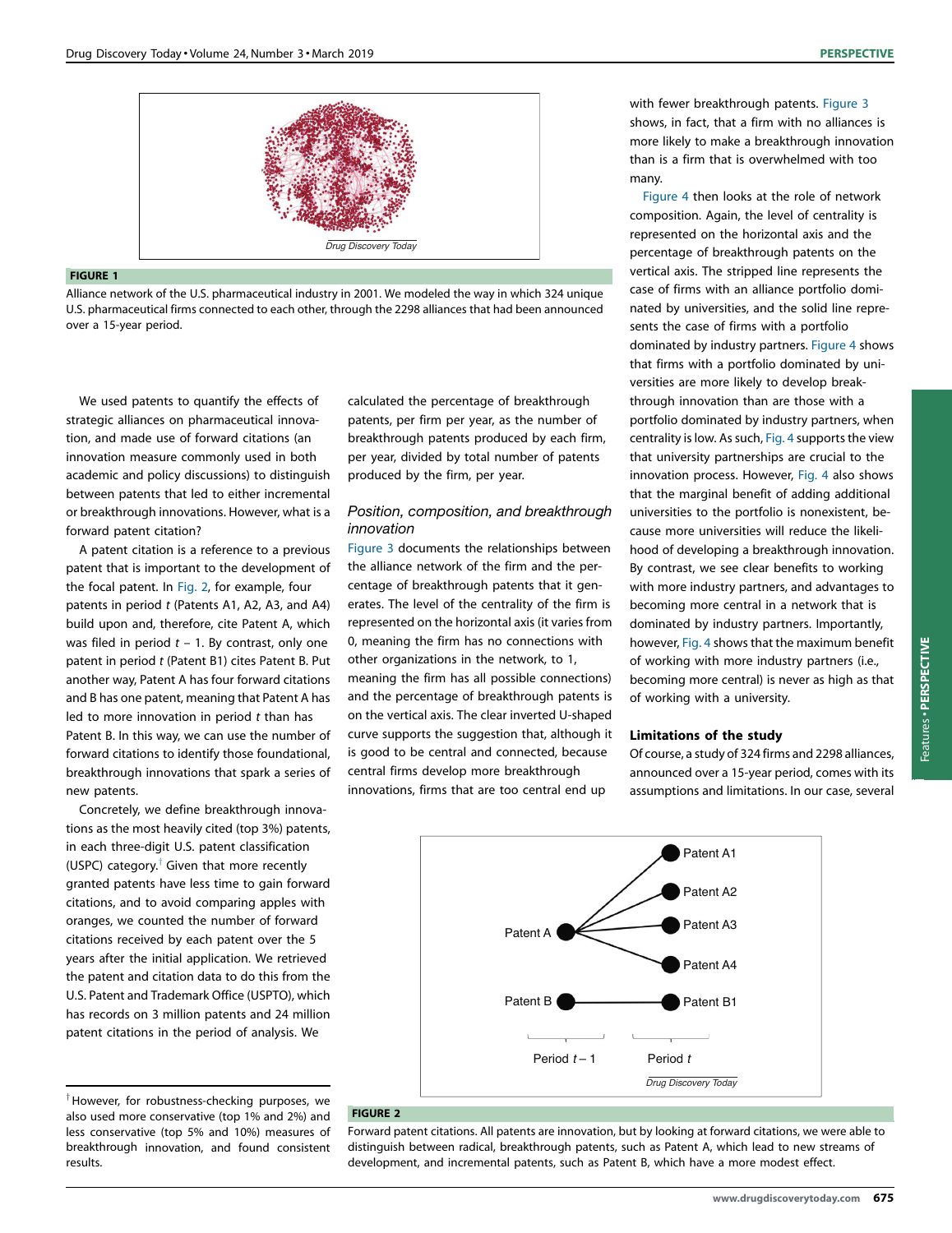<span id="page-3-0"></span>

# FIGURE 3

Alliance network centrality and breakthrough patents. How does the number of alliances or, put another way, the level of centrality of a firm in the industry alliance network, impact the number of breakthrough innovations that it produces? Surprisingly, it is not a case of the more the merrier: firms with no alliances are more innovative than are firms with too many alliances.



#### FIGURE 4

Alliance partner type and breakthrough patents. Who you ally with matters: the maximum benefit of working with more industry partners is never as high as that of working with a university, but adding additional universities to the alliance portfolio of a firm only decreases the percentage of breakthrough patents.

are noteworthy. First, we assumed that all pharmaceutical alliances are aimed at developing breakthrough innovation. This might not be the case, and firms might partner with universities, for example, simply to improve their innovative appearance or to open doors for future clinical trials. Unfortunately, we were unable to tease out these details in this project. Second, we only discuss one type of innovation, namely patentable knowledge. In doing so, we ignore issues, for example, such as the medical need of the technology, or its commercial value. Again, however, because of the level of the analysis, we were unable to match patents to products, or to

medical needs, and, therefore, were unable to provide a richer picture regarding of the consequences of these breakthrough patents. Finally, our sample was constrained to the period of our analysis because of data limitations. However, anecdotal evidence suggests that alliance-making activity in the pharmaceutical industry has only increased in recent years, which means that the effects we documented are likely on the conservative side.

# Concluding remarks

Our study makes several contributions. First, and by studying the innovation and alliance-making

behavior of U.S. pharmaceutical firms over a 15 year period, we have provided large-scale empirical support for the widely accepted fact that strategic alliances can and do positively contribute to their development of breakthrough innovation.

Second, and by describing alliances as building blocks in a network, we have not only provided a more accurate depiction of alliances in the pharmaceutical industry, but have also offered important insights into the ways in which alliance portfolios can be managed to increase the percentage of breakthrough patents generated. We offer three insights in particular, as detailed below.

The network perspective is crucial

We showed that: (i) the position of a firm in its alliance network matters, because it affects the amount of knowledge that the firm is exposed to; and (ii) the composition of the alliance portfolio of a firm matters, because the different organizations bring different types of knowledge. We would call on managers to recognize this fact, and to adopt a network perspective, in which each new alliance is not only considered by its individual merits, but also by how it affects the portfolio of alliances of the firm. In this way, the firm can manage the probability of developing a breakthrough.

Alliances do not follow the more the merrier principle

Alliances bring access to new information and knowledge and the reduction of risks and costs when developing breakthrough innovation. So why not make more alliances? Our findings warn managers that each firm has a maximum level of information that it can efficiently utilize and, once the maximum capacity is passed, the effect can be detrimental on the number of breakthrough innovations created. In fact, we showed that firms with no alliances create more breakthrough innovations compared with firms with too many. Again, we would call on managers to recognize this fact, and to exercise caution when adding alliances to the portfolio of a firm.

The portfolio should include a university

We found that there are significant advantages that come from working with a university; a portfolio with one university is more likely to result in a breakthrough innovation than is a portfolio with the maximum number of industry partners. In other words, all firms looking to develop breakthrough innovations should form alliances with university partners. Again, however, we must warn managers that partnerships with universities come with significant costs, which might quickly outweigh the benefits. Universities have different objectives and